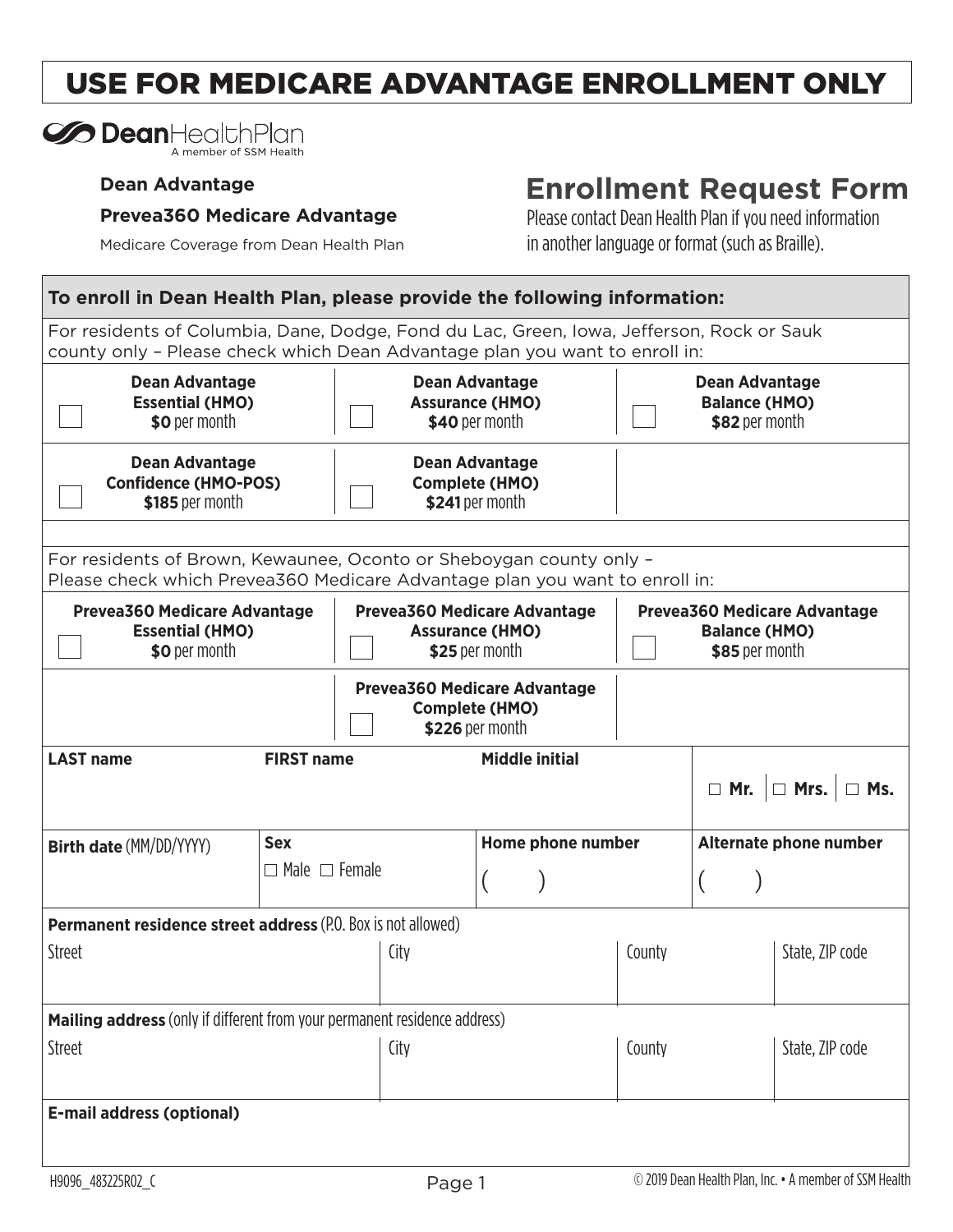| Please provide your Medicare insurance information:                                 |  |                                                    |                        |
|-------------------------------------------------------------------------------------|--|----------------------------------------------------|------------------------|
| Please take out your red, white and blue<br>Medicare card to complete this section. |  | <b>Name</b> (as it appears on your Medicare card): |                        |
| Fill out this information as it appears<br>on your Medicare card.                   |  |                                                    |                        |
| $-$ OR $-$                                                                          |  | <b>Medicare Number:</b>                            |                        |
| Attach a copy of your Medicare card<br>or your letter from Social Security          |  |                                                    |                        |
| or the Railroad Retirement Board.                                                   |  | Is Entitled to:                                    |                        |
| You must have Medicare Part A and                                                   |  | HOSPITAL (Part A)                                  | MEDICAL (Part B)       |
| Part B to join a Medicare Advantage plan.                                           |  | Effective Date:                                    | <b>Effective Date:</b> |

## **Paying your plan premium:**

You can pay your monthly plan premium (including any late enrollment penalty that you currently have or may owe) by mail or by automatic premium withdrawal from your bank account each month. You can also choose to pay your premium by automatic deduction from your Social Security or Railroad Retirement Board (RRB) benefit check each month.

If you are assessed a Part D-Income Related Monthly Adjustment Amount (IRMAA), you will be notified by the Social Security Administration. You will be responsible for paying this extra amount in addition to your plan premium. You will either have the amount withheld from your Social Security benefit check or be billed directly by Medicare or RRB. **DO NOT** pay Dean Health Plan the Part D-IRMAA.

People with limited incomes may qualify for Extra Help to pay for their prescription drug costs. If eligible, Medicare could pay for 75% or more of your drug costs including monthly prescription drug premiums, annual deductibles and coinsurance. Additionally, those who qualify will not be subject to the coverage gap or a late enrollment penalty. Many people are eligible for these savings and don't even know it. For more information about this Extra Help, contact your local Social Security office, or call Social Security at 1-800-772-1213. TTY users should call 1-800-325-0778. You can also apply for Extra Help online at **socialsecurity.gov/prescriptionhelp.** 

If you qualify for Extra Help with your Medicare prescription drug coverage costs, Medicare will pay all or part of your plan premium. If Medicare pays only a portion of this premium, we will bill you for the amount that Medicare doesn't cover.

If you don't select a payment option, you will get a bill each month.

|                                                                                                                                                                                                                                                                                                                                                                                                                                                                                                                                                | Please select a premium payment option:                                                                                                        |  |  |  |
|------------------------------------------------------------------------------------------------------------------------------------------------------------------------------------------------------------------------------------------------------------------------------------------------------------------------------------------------------------------------------------------------------------------------------------------------------------------------------------------------------------------------------------------------|------------------------------------------------------------------------------------------------------------------------------------------------|--|--|--|
| <b>Monthly bill</b>                                                                                                                                                                                                                                                                                                                                                                                                                                                                                                                            | <b>Automatic premium withdrawal</b><br>If selecting this method, please complete the enclosed Automatic Premium Withdrawal Authorization form. |  |  |  |
| benefit check.<br>get monthly benefits from:<br><b>Social Security</b>                                                                                                                                                                                                                                                                                                                                                                                                                                                                         | Automatic deduction from your monthly Social Security or Railroad Retirement Board (RRB)<br><b>RRB</b>                                         |  |  |  |
| The Social Security/RRB deduction may take two or more months to begin after Social Security or RRB approves the deduction. In most cases, if<br>Social Security or RRB accepts your request for automatic deduction, the first deduction from your Social Security or RRB benefit check will include<br>all premiums due from your enrollment effective date up to the point withholding begins. If Social Security or RRB does not approve your request<br>for automatic deduction, we will send you a paper bill for your monthly premiums. |                                                                                                                                                |  |  |  |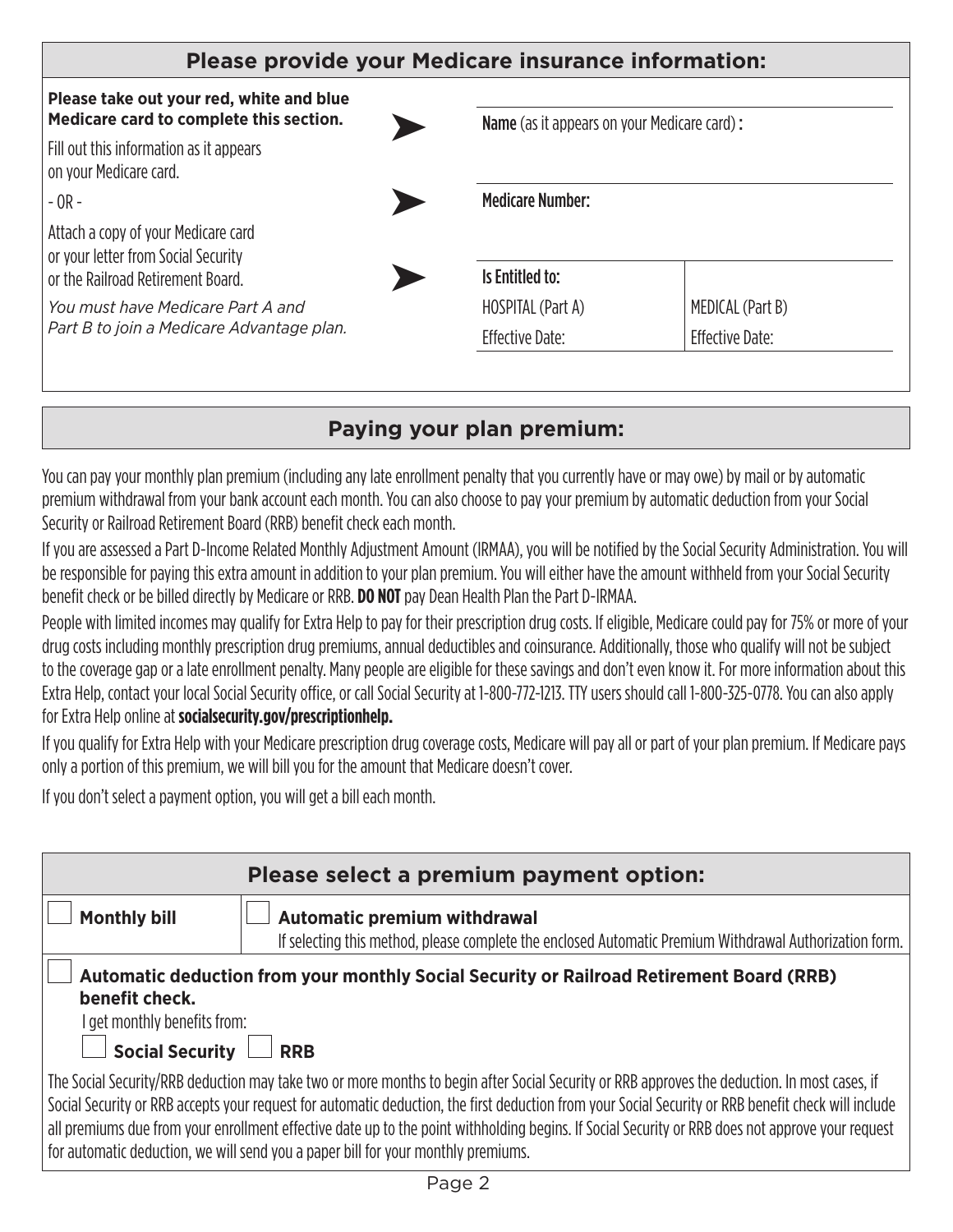| Please read and answer these important questions:                                      |                                                                                                                                                                                                                                                                                                              |                                                                                                                                                    |                                                                                                                                                  |  |  |  |  |
|----------------------------------------------------------------------------------------|--------------------------------------------------------------------------------------------------------------------------------------------------------------------------------------------------------------------------------------------------------------------------------------------------------------|----------------------------------------------------------------------------------------------------------------------------------------------------|--------------------------------------------------------------------------------------------------------------------------------------------------|--|--|--|--|
|                                                                                        | Do you have End-Stage Renal Disease (ESRD)?<br>Yes<br><b>No</b>                                                                                                                                                                                                                                              |                                                                                                                                                    |                                                                                                                                                  |  |  |  |  |
|                                                                                        | If you have had a successful kidney transplant and/or you don't need regular dialysis anymore, please attach a note or records from<br>your doctor showing you have had a successful kidney transplant or you don't need dialysis; otherwise we may need to contact you<br>to obtain additional information. |                                                                                                                                                    |                                                                                                                                                  |  |  |  |  |
|                                                                                        | Some individuals may have other drug coverage, including other private insurance, TRICARE, Federal Employee Health Benefits coverage,<br>VA benefits or State pharmaceutical assistance programs.                                                                                                            |                                                                                                                                                    |                                                                                                                                                  |  |  |  |  |
|                                                                                        | Will you have other prescription drug coverage in addition to Dean Health Plan?<br><b>Yes</b><br><b>No</b><br>If "yes," please list your other coverage and your identification (ID) number(s) for this coverage:                                                                                            |                                                                                                                                                    |                                                                                                                                                  |  |  |  |  |
|                                                                                        | <b>Name of other coverage</b>                                                                                                                                                                                                                                                                                | ID number(s) for this coverage                                                                                                                     | <b>Group number for this coverage</b>                                                                                                            |  |  |  |  |
|                                                                                        |                                                                                                                                                                                                                                                                                                              |                                                                                                                                                    |                                                                                                                                                  |  |  |  |  |
|                                                                                        | Are you a resident in a long-term care facility, such as a nursing home?<br><b>Yes</b><br><b>No</b><br>If "yes," please provide the following information:                                                                                                                                                   |                                                                                                                                                    |                                                                                                                                                  |  |  |  |  |
|                                                                                        | <b>Name of institution</b>                                                                                                                                                                                                                                                                                   | <b>Phone number</b>                                                                                                                                |                                                                                                                                                  |  |  |  |  |
|                                                                                        |                                                                                                                                                                                                                                                                                                              |                                                                                                                                                    |                                                                                                                                                  |  |  |  |  |
|                                                                                        | Are you enrolled in your state Medicaid program?                                                                                                                                                                                                                                                             | Yes                                                                                                                                                | <b>No</b>                                                                                                                                        |  |  |  |  |
|                                                                                        | If yes, please provide your <b>Medicaid number</b> :                                                                                                                                                                                                                                                         |                                                                                                                                                    |                                                                                                                                                  |  |  |  |  |
|                                                                                        | Do you or your spouse work?<br><b>Yes</b><br><b>No</b>                                                                                                                                                                                                                                                       |                                                                                                                                                    |                                                                                                                                                  |  |  |  |  |
| Please choose the name of a Primary Care Physician (PCP), and clinic or health center: |                                                                                                                                                                                                                                                                                                              |                                                                                                                                                    |                                                                                                                                                  |  |  |  |  |
|                                                                                        |                                                                                                                                                                                                                                                                                                              | Please check one of the boxes below if you would prefer us to send you<br>information in a language other than English or in an accessible format: |                                                                                                                                                  |  |  |  |  |
|                                                                                        | Other language                                                                                                                                                                                                                                                                                               | Large print                                                                                                                                        | <b>Braille</b>                                                                                                                                   |  |  |  |  |
|                                                                                        |                                                                                                                                                                                                                                                                                                              | than what is listed above. Our office hours are 8 am - 8 pm, weekdays (year-round) and weekends (October 1 - March 31).                            | Please contact Dean Health Plan at 1-877-232-7566 or 1-608-828-1978 (TTY: 711) if you need information in an accessible format or language other |  |  |  |  |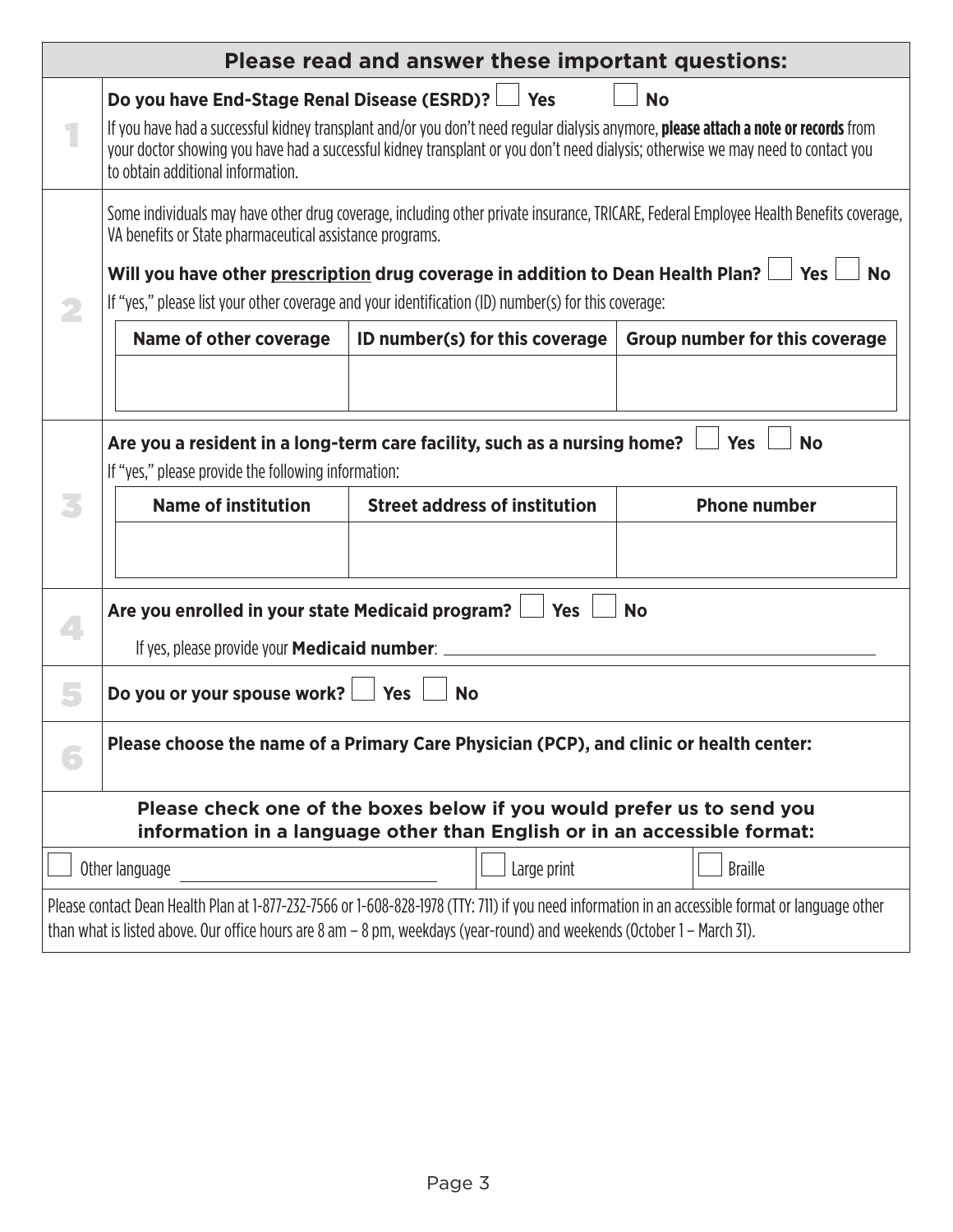**Typically, you may enroll in a Medicare Advantage plan only during the Annual Enrollment Period from October 15 through December 7 each year.** There are exceptions that may allow you to enroll in a Medicare Advantage plan outside of this period.

Please read the following statements carefully and check the box if the statement applies to you. By checking any of the following boxes you are certifying that, to the best of your knowledge, you are eligible for an Enrollment Period. If we later determine that this information is incorrect, you may be disenrolled.

| I am new to Medicare.                                                                                                                                                                                  | I am moving into, live in, or recently moved                                                                                                                                                                                                                                  |
|--------------------------------------------------------------------------------------------------------------------------------------------------------------------------------------------------------|-------------------------------------------------------------------------------------------------------------------------------------------------------------------------------------------------------------------------------------------------------------------------------|
| I am enrolled in a Medicare Advantage plan<br>and want to make a change during the Medicare<br>Advantage Open Enrollment Period (MA OEP).<br>I recently moved outside of the service area              | out of a Long-Term Care Facility (for example,<br>a nursing home or long-term care facility).<br>I moved/will move into/out of the facility on<br>(insert date):                                                                                                              |
| for my current plan, or I recently moved and<br>this plan is a new option for me. I moved on<br>(inset date):                                                                                          | I recently left a PACE program on<br>(insert date):<br>I recently involuntarily lost my creditable                                                                                                                                                                            |
| I recently was released from incarceration.<br>I was released on (insert date):                                                                                                                        | prescription drug coverage (coverage as good as<br>Medicare's). I lost my drug coverage on<br>(inset date):                                                                                                                                                                   |
| I recently returned to the United States<br>after living permanently outside of the                                                                                                                    | I am leaving employer or union coverage on<br>(inset date):                                                                                                                                                                                                                   |
| U.S. I returned to the U.S. on (insert date):                                                                                                                                                          | I belong to a pharmacy assistance program<br>provided by my state.                                                                                                                                                                                                            |
| I recently obtained lawful presence status in the<br>United States. I got this status on (insert date):                                                                                                | My plan is ending its contract with Medicare,<br>or Medicare is ending its contract with my plan.                                                                                                                                                                             |
| I recently had a change in my Medicaid (newly<br>got Medicaid, had a change in level of Medicaid<br>assistance, or lost Medicaid) on (insert date):                                                    | I was enrolled in a plan by Medicare (or my state)<br>and I want to choose a different plan.<br>My enrollment in that plan started on<br>(inset date):                                                                                                                        |
| I recently had a change in my Extra Help paying<br>for Medicare prescription drug coverage (newly<br>got Extra Help, had a change in the level of<br>Extra Help, or lost Extra Help) on (insert date): | I was enrolled in a Special Needs Plan<br>(SNP) but I have lost the special needs<br>qualification required to be in that plan.<br>I was disenrolled from the SNP on<br>(inset date):                                                                                         |
| I have both Medicare and Medicaid (or my state<br>helps pay for my Medicare premiums) or I get ex-<br>tra help paying for my Medicare prescription drug<br>coverage, but I haven't had a change.       | I was affected by a weather-related emergency<br>or major disaster (as declared by the Federal<br><b>Emergency Management Agency (FEMA). One</b><br>of the other statements here applied to me, but<br>I was unable to make my enrollment because of<br>the natural disaster. |
| the contract of the contract of the contract of the contract of the contract of the contract of the contract of                                                                                        | If none of these statements applies to you or you're not sure, please contact Dean Health Plan at 1-877-234-0126 (TTY: 711) to see if you are eligible                                                                                                                        |

to enroll. We are open 8 am – 8 pm, weekdays (year-round) and weekends (October 1 – March 31).



**STOP: Please read this important information.**

**If you currently have health coverage from an employer or union, joining Dean Health Plan could affect your employer or union health benefits. You could lose your employer or union health coverage if you join Dean Health Plan.** Read the communications your employer or union sends you. If you have questions, visit their website, or contact the office listed in their communications. If there isn't any information on whom to contact, your benefits administrator or the office that answers questions about your coverage can help.